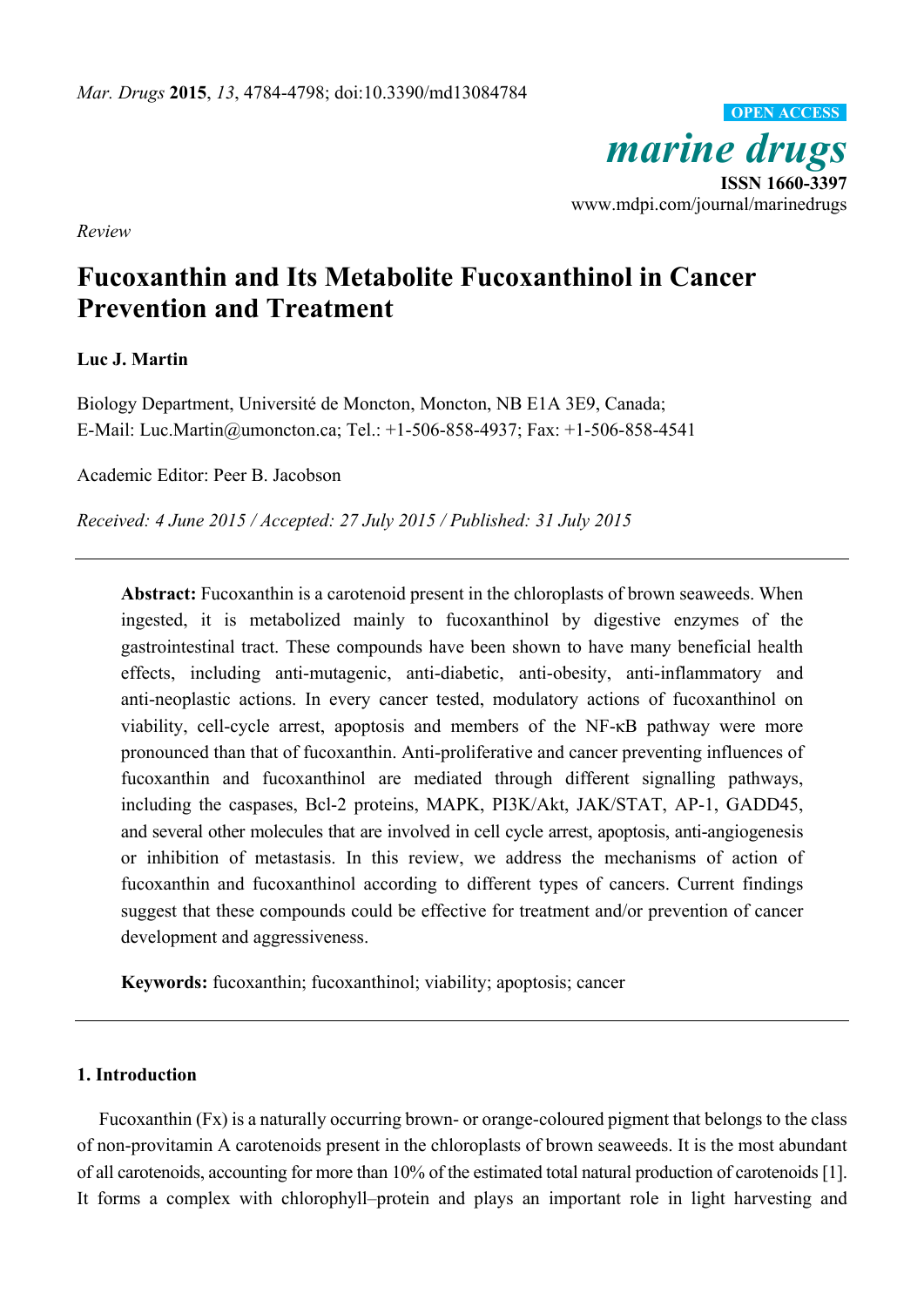photoprotection for effective light use and up-regulation of photosynthesis. Under experimental conditions in mice, oral administration of Fx does not exhibit toxicity and mutagenicity [2,3].

#### *Sources and Metabolites of Fucoxanthin*

Fx (Figure 1) is a predominant carotenoid found in edible brown algae, such as wakame (*Undaria pinnatifida*), kombu (*Laminaria japonica*), hijiki (*Hijikia fusiformis*), arame (*Eisena bicyclis*) and *Sargassum fulvellum* [4,5]. Carotenoids and Fx, being hydrophobic, are absorbed at the intestinal level through the same path as dietary fats. Ingested Fx is metabolized mainly to fucoxanthinol (Fxol), which is further converted to amarouciaxanthin A in the liver [3,6]. Dietary Fx is hydrolysed to Fxol in the gastrointestinal tract by digestive enzymes, such as lipase and cholesterol esterase, and then absorbed into intestinal cells [7]. Thus, the bioactive forms of Fx *in vivo* are Fxol and/or amarouciaxanthin A. However, limited research covers the actions of amarouciaxanthin A in cancer cells. Nonetheless, Fx and Fxol have many beneficial health effects, including anti-mutagenic [8], anti-diabetic [9], anti-obesity [10], anti-inflammatory [11,12] and preventive actions on liver, breast, prostate, colon and lung cancers [8,13–17]. In this review, cancer prevention using Fx and its metabolite Fxol, as well as their possible mechanisms of action, will be discussed according to different types of cancers.



Figure 1. Chemical structures of Fucoxanthin (Fx) and of its metabolites Fucoxanthinol (Fxol) and Amarouciaxanthin A.

## **2. Cancer Prevention**

Fx and Fxol exert their anti-proliferative and cancer preventive influences via different molecules and pathways involved in either cell cycle arrest, apoptosis, or metastasis (reviewed in [18]). In addition, Fx has been shown to have anti-angiogenic potential using human umbilical vein endothelial (HUVEC)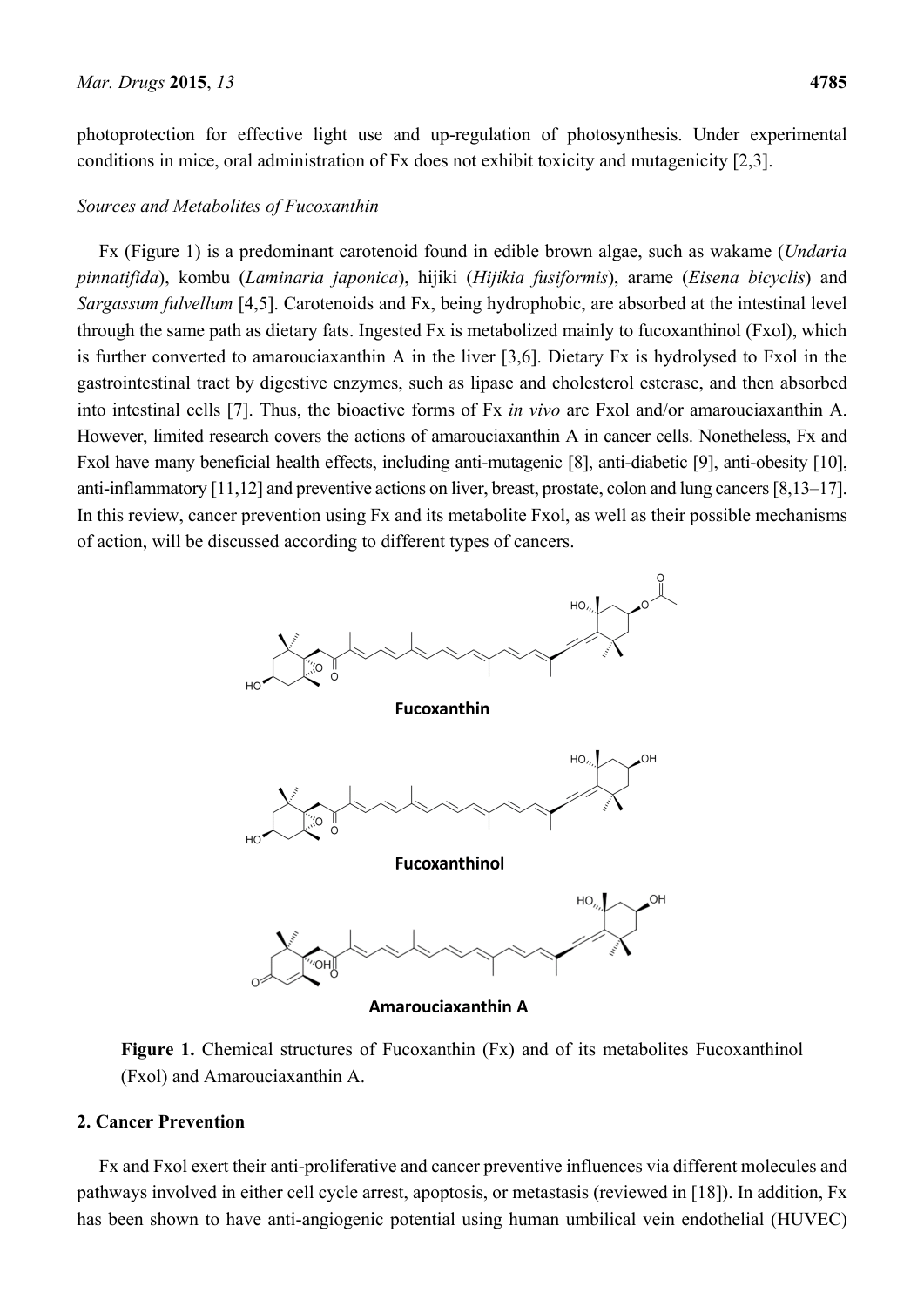cells [19], thus, contributing to cancer prevention. Indeed, Fx suppresses the mRNA expression of pro-angiogenic fibroblast growth factor 2 (FGF-2) and its receptor (FGFR-1) as well as their trans-activation factor, early growth response protein 1 (EGR-1), known to activate FGF-2 transcription [20]. In addition, Fx also resulted in down-regulation of the phosphorylation of FGF-2-mediated by intracellular signalling proteins, such as extracellular signal-regulated kinases (ERK1/2) and protein kinase B (Akt) [19], leading to reduced migration of endothelial cells. Fx has also been shown to inhibit cancer cells proliferation by increasing gap junction intercellular communication in human cancer cells [21], possibly leading to increased intracellular signalling promoting cell cycle arrest and apoptosis.

Having low toxicity for normal cells, Fx and its metabolites show great promises as chemopreventive and/or chemotherapeutic agents in cancer. In the next sections, the anticancer effects of Fx and Fxol will be reported according to cancer types.

#### *2.1. Osteosarcoma*

Chances of survival of osteosarcoma patients depend on prevention and treatments of metastasis. Anti-osteosarcoma properties of several carotenoids have been evaluated in cell lines. Among them, Fx and, to a greater extent, Fxol inhibited cell viabilities of Saos-2, LM8, MNNG and 143B cells [22]. Specifically, Fxol induced cell cycle arrest by reducing the expression of cyclin-dependent kinase 4 (CDK4), cyclin-dependent kinase 6 (CDK6) and cyclin E, and increased apoptosis by reducing the expressions of important anti-apoptotic mediators such as survivin, XIAP, Bcl-2 and Bcl-xL and increasing activation of caspases-3, -8 and -9 [22]. Fx treatments also inhibited the expressions of proliferative mediators, such as survivin, vascular endothelial growth factor (VEGF) and epidermal growth factor receptor (EGFR) [23].

Cell growth and survival of osteosarcoma cells is also dependent on the activity of the phosphatidylinositol 3-kinase (PI3K)-Akt pathway [24]. Akt prevents apoptosis through phosphorylation of caspase-9 and the cell cycle regulator glycogen synthase kinase-3β (GSK3β), as well as activation of NF-κB transcription factors [25,26]. Interestingly, Fxol resulted in inhibition of phosphoinositide-dependent kinase 1 (PDPK1) phosphorylation, leading to reduced phosphorylations of Akt and of its target GSK3β [22]. Being a downstream target of GSK3β, the proto-oncogene β-Catenin was also downregulated by Fxol in Saos-2 cells [22]. β-Catenin is known to regulate cell-to-cell adhesion and its mutations or overexpression are associated with the development of many types of cancers, including osteosarcoma [27,28].

Cell migration and invasiveness of osteosarcoma cells is known to be promoted by the upregulation of the expression of matrix metalloproteinase-1 (MMP-1) through activation of activator protein-1 (AP-1) transcription factors [29]. MMP-1 expression was inhibited by Fxol through reduction of AP-1 signalling in Saos-2 cells [22]. Thus, Fxol showed promising anti-metastatic activities on osteosarcoma cells by blocking AP-1, resulting in inhibition of MMP-1.

Normally, signal transducers and activators of transcription (STAT)-3/5 transcription factors contribute to tumourigenesis when deregulated [30,31]. In sarcoma cells, high concentrations of Fx (50–150 µM) has been shown to inhibit STAT3 expression and phosphorylation [23]. Anti-tumour effects of Fx have also been investigated on xenografted sarcoma 180 in mice, resulting in significant growth inhibition with increased apoptosis as a result of epidermal growth factor receptor (EGFR)/Janus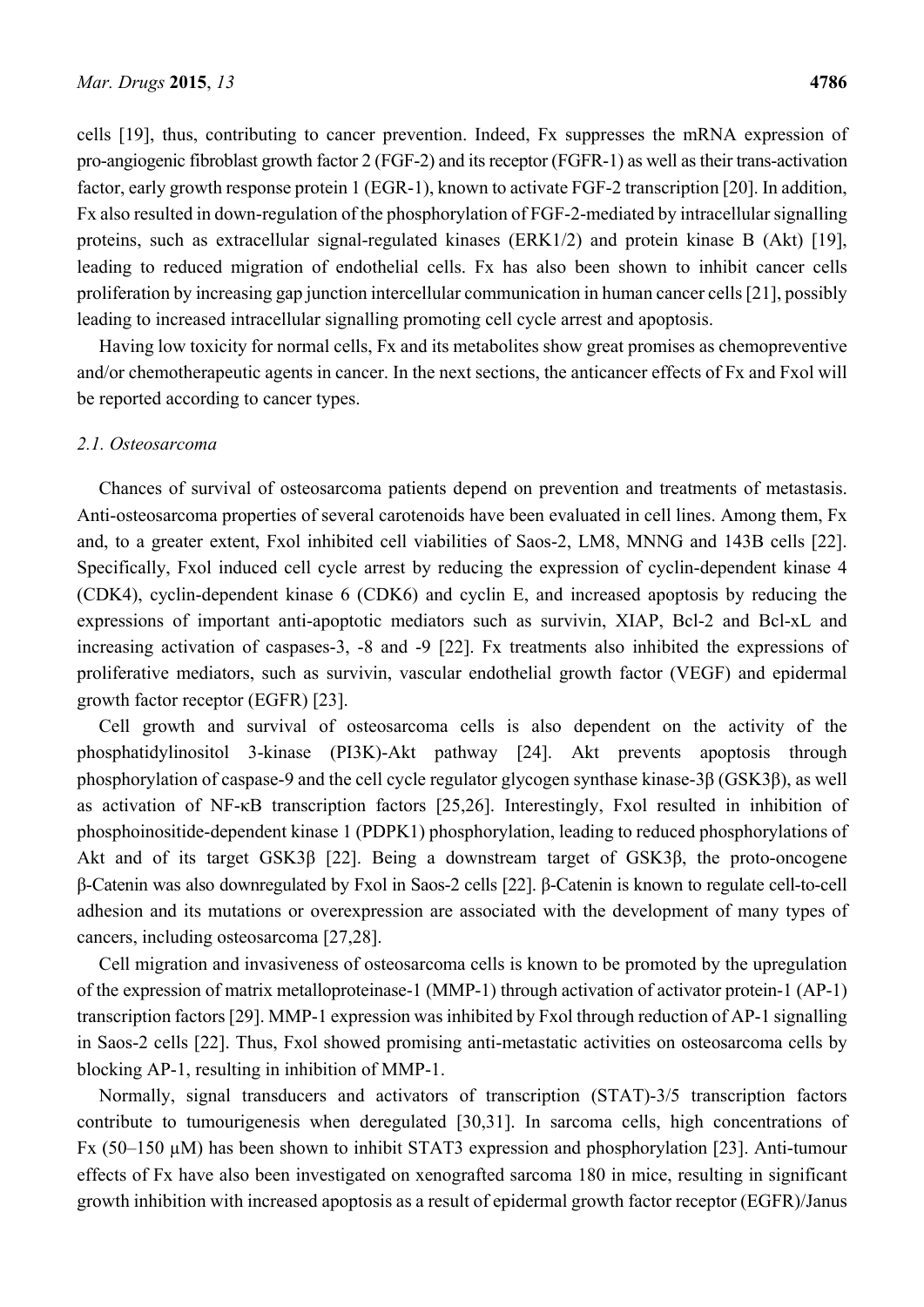kinase (JAK)/STAT signalling disruption [23]. Therefore, Fx, and possibly Fxol, may prevent sarcoma development through modulation of numerous signalling pathways involved in tumourigenesis and metastasis.

## *2.2. Leukemia and Lymphoma*

Hematologic cancers are the most common malignancies of childhood. Leukemia is characterized by an increased cell division of white blood cells, leading to impairment in the maintenance of red blood cells population. Unlike leukemia, lymphoma specifically affects the lymph nodes. Fx and Fxol have promising inhibitory effects on proliferation of these cancers. Indeed, these compounds have been shown to trigger apoptosis through induced procaspase-3, -7, and poly (ADP-ribose) polymerase (PARP) cleavages and through regulation of Bcl expression (Bcl-2 and Bcl-xL) in human leukemia (HL-60) cancer cells [32,33]. However, others have shown that Fx treatment of these cells increased cleavages of procaspase-3 and PARP without any effect on the protein levels of anti-apoptotic Bcl-2, Bcl-xL, or pro-apoptotic Bax [34].

In primary effusion lymphoma cells, a rare and highly aggressive non-Hodgkin's lymphoma caused by human herpesvirus 8, Fxol-induced suppression of cell viability was more pronounced than that of Fx [35]. Fx and Fxol also induced cell cycle arrest in G0/G1 phase, increased caspase-dependent apoptosis, inhibited the activation of NF-κB, AP-1 and Akt, and down-regulated anti-apoptotic proteins (Bcl-xL and XIAP) in these cells [35]. Consistent with these results, Fx has also been shown to inhibit the nuclear translocation of p50 and p65 proteins in lipopolysaccharide (LPS)-stimulated RAW 264.7 macrophages, resulting in lower levels of nuclear transactivation by NF-κB transcription factors [11,36].

Adult T-cell leukemia (ATL) is a fatal malignancy of T lymphocytes caused by human T-cell leukemia virus type 1 (HTLV-1) infection and remains incurable. Interestingly, Fx and Fxol inhibited cell viability of HTLV-1-infected T-cell lines and ATL cells, with a higher potency of Fxol compared to Fx [37]. Both carotenoids induced cell cycle arrest during G0/G1 phase by reducing the expression of cyclin D1, cyclin D2, CDK4 and CDK6, and inducing the expression of Growth Arrest and DNA Damage 45 alpha (GADD45α) [37]. Being involved in DNA repair, cell cycle control, senescence, genotoxic stress and having pro-apoptotic activities,  $GADD45\alpha$  is known to have multiple inhibitory effects on tumourigenesis [38]. Fx and Fxol also induced apoptosis of ATL cells by reducing the expressions of anti-apoptotic Bcl-2, XIAP, cIAP2 and survivin and activation of procaspase-3, -8 and -9 [37]. Fx and Fxol suppressed IκBα phosphorylation and JunD expression, resulting in inactivations of NF-κB and AP-1 [37]. Confirming these results, mice with severe combined immunodeficiency and harboring tumours induced by inoculation of HTLV-1-infected T cells responded to treatment with Fxol by suppression of tumour growth [37], thus suggesting that Fx and Fxol could be useful therapeutic agents for patients with ATL.

Effects of Fx and Fxol on B-cell malignancies, such as Burkitt's lymphoma, Hodgkin's lymphoma and Epstein-Barr virus-immortalized B cells have been investigated. Fx and, with a higher efficiency, Fxol, reduced viability of these malignant B cells in a dose-dependent manner with increased cell cycle arrest during G0/G1 phase and caspase-dependent apoptosis [39]. In these cells, Fxol inhibited NF-κB activity, leading to downregulation of NF-κB-dependent anti-apoptotic and cell cycle regulator genes,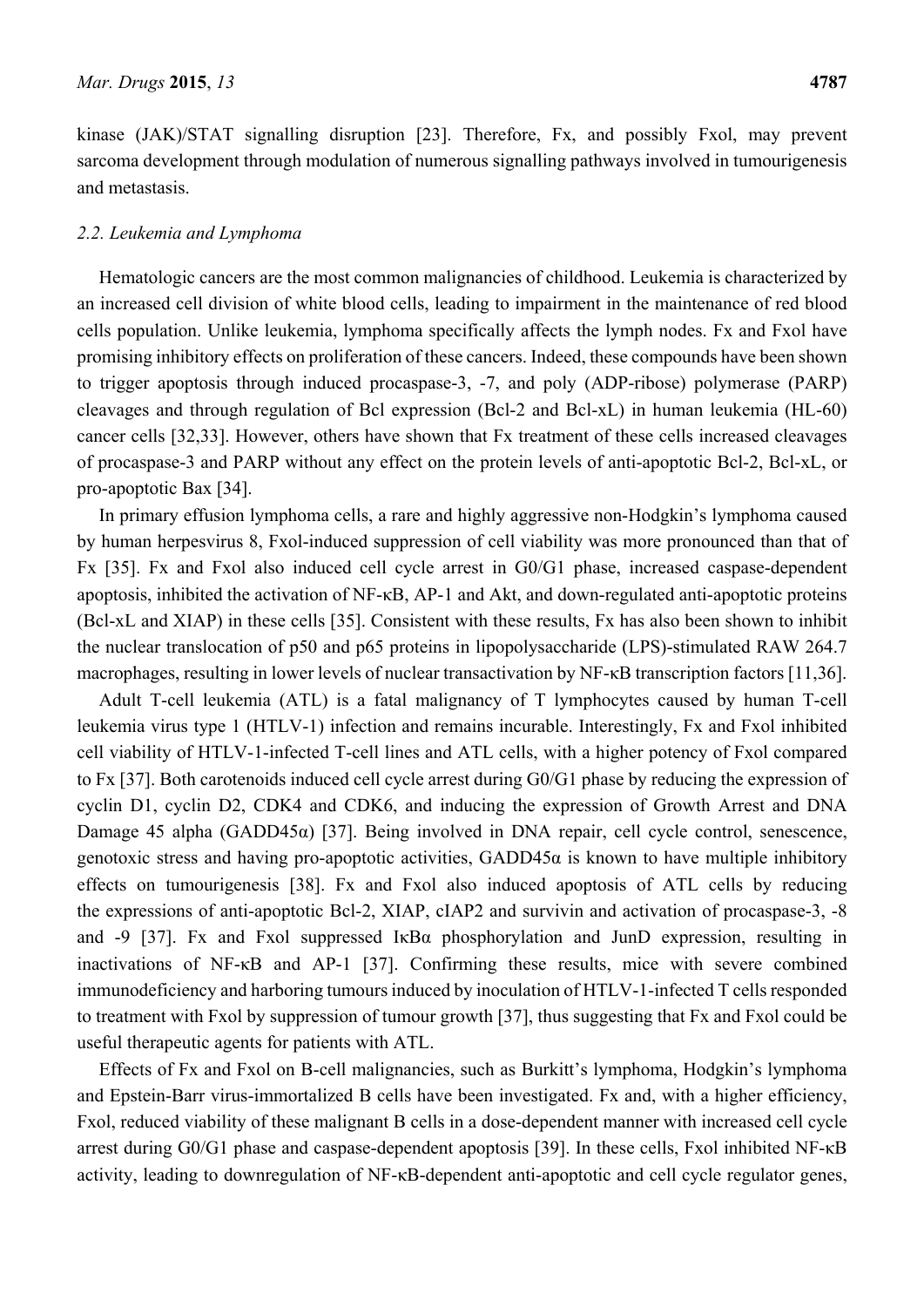such as Bcl-2, cIAP-2, XIAP, cyclin D1 and cyclin D2 [39]. Accordingly, Fx and Fxol could be considered as anti-proliferative or preventive agents against leukemia and lymphomas.

## *2.3. Lung Cancer*

Lung cancer is one of the most common cancers worldwide and is still a leading cause of cancer death in North America. Although carotenoid levels are well known to be associated with a lower risk of lung cancer death [40], inhibitory actions of Fx and Fxol on this type of cancer have been barely investigated. However, in experimental lung metastasis *in vivo* assays, Fx resulted in reduced tumour nodules formation [41]. In addition, extracts from New Zealand seaweed *Undaria pinnatifida* containing low levels of Fx were found to have inhibitory effects on growth of human lung carcinoma cell lines A549 and NCI-H522 [42]. Thus, more studies using Fx and/or Fxol as preventive agents against lung cancer metastasis may be promising to lower the important death rate associated with such complications.

## *2.4. Prostate Cancer*

With the increased life expectancy, it is anticipated that the diagnosis of prostate cancer will increase by 55% between 2010 and 2030 [43]. Fx has been shown to reduce viability and induce apoptosis in human prostate cancer cells (PC-3, DU 145 and LNCaP) [44]. As in HepG2 liver cancer cells, Fx was also shown to induce cell cycle arrest in G1 and increase GADD45 gene expression in DU145 and LNCaP cells, possibly through activation of c-Jun *N*-terminal kinase (SAPK/JNK) [45–47]. This subfamily member of the mitogen-activated protein kinases (MAPKs) is known to be an upstream activator of GADD45 expression [48]. In addition, Fx has been shown to induce procaspase-3 and PARP cleavages, reduce the expression of anti-apoptotic Blc-2 and, surprisingly, of pro-apoptotic Bax proteins, leading to increased apoptosis of human prostate cancer PC-3 cells [17]. Interestingly, Fx was converted to Fxol within treated PC-3 cells [17]. Compared to Fx, Fxol had a stronger anti-proliferative effect on PC-3 cells [6]. Hence, effects of Fx on prostate cancer cells apoptosis may rather be attributed to Fxol and such conversion of Fx to Fxol is normally limited to the gastrointestinal tract.

# *2.5. Gastrointestinal Cancer*

With recent changes in nutritional habits of Asians, gastrointestinal cancer incidence is increasing at an alarming rate in this population [49]. As in other cancers, Fx has been shown to suppress the level of Bcl-2 protein and induce apoptosis in human colon cancer cells (Caco-2, HT-29 and DLD-1) [50]. In addition, Fxol also had a stronger anti-proliferative effect than Fx on Caco-2 human colon cancer cells [33].

Cell proliferation may be associated with retinoblastoma protein (Rp) phosphorylation, releasing E2F transcription factors and promoting G1 to S phase transition [51,52]. In WiDr human colon adenocarcinoma cells, Fx may induce cell cycle arrest during the G0/G1 phase and apoptosis through inhibition of Rb phosphorylation and increased the expression of a CDK and proliferating cell nuclear antigen (PCNA) inhibitory protein, p21WAF1/Cip1 [16]. As in sarcoma, high concentrations of Fx (50–150 µM) also inhibited STAT3 expression and phosphorylation, resulting in downregulation of cyclin B1 in gastric adenocarcinoma cells [53].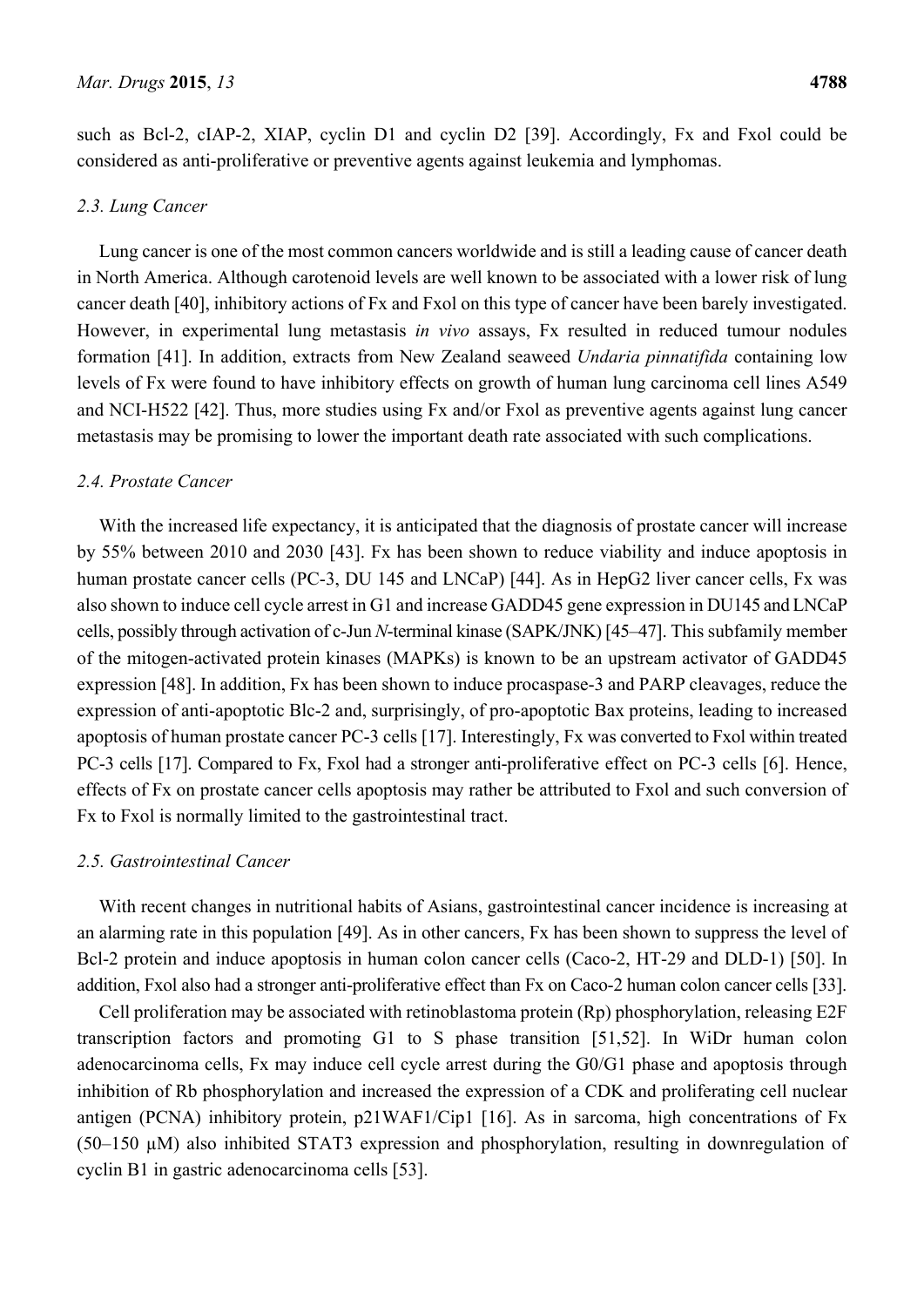Interestingly, Fx has been shown to reverse multidrug (such as 5-FU, vinblastine and etoposide) resistance of Caco-2 cells by interfering with ATP-binding cassette (ABC) transporters [54], an important strategy to overcome multidrug resistance in cancer pharmacotherapy [55]. Thus, Fx may be used to sensitize colon cancer cells and possibly other types of cancers to chemotherapeutic drugs.

#### *2.6. Liver Cancer*

Liver cancer is one of the most serious types of cancer with a five year survival rate of 14% after diagnosis [56]. Fx has been shown to significantly inhibit proliferation of human hepatoma HepG2 cells by 28% after 48 h of incubation with a 10 μM dose [57]. Growth inhibition of HepG2 cells by Fx was triggered by induction of cell cycle arrest in the G0/G1 phase, down-regulation of cyclin D/CDK4 complex and decreased phosphorylation of the retinoblastoma protein (Rb) [58]. In addition, others have also shown that Fx treatments resulted in inhibition of p38 MAPK and increased GADD45α expression [45]. Interestingly, Fx also inhibited proliferation of SK-Hep-1 human hepatoma cells through G1 cell cycle arrest and increased apoptosis, whereas murine embryonic hepatic (BNL CL.2) cells growth was enhanced [21]. Thus, antiproliferative actions of Fx were selective to liver cancer cells compared to normal embryonic hepatic cells.

These results may be explained, in part, by the influence of Fx on cell-to-cell communication. Indeed, Fx enhanced gap junctional intercellular communication of SK-Hep-1 cells by increasing connexin43 and connexin32 expressions, but not of mouse liver BNL CL.2 cells [21]. Increased cell-to-cell communication may result in modulation of cytosolic calcium levels, contributing to cell cycle arrest and apoptosis.

Drug resistance is a major inconvenient lowering the efficacy of chemotherapy. The Pregnane X receptor (PXR) is known to regulate the expression of drug-metabolizing enzymes, such as the cytochrome P450 3A (CYP3A) family, and transporters, like multiple drug resistance 1 (MDR1), thus promoting drug resistance [59]. In addition, PXR activation was found to increase tumour aggressiveness of primary human colon cancer tissue xenografted into immunodeficient mice [60]. Interestingly, Fx has been shown to attenuate rifampicin-induced CYP3A4 and MDR1 gene expressions through inhibition of PXR interaction with the steroid receptor coactivator-1 (SRC-1) in HepG2 cells [61]. Moreover, when combined with the anticancer drug cisplatin, Fx further decreased HepG2 cells proliferation [57]. To do this, Fx inhibited cisplatin-induced expressions of NF-κB, excision repair cross complementation 1 (ERCC1) and thymidine phosphorylase (TP) [57], leading to improvement of chemotherapeutic efficacy of cisplatin by activation of apoptosis, inhibition of DNA repair and promoting tumour regression. As in gastrointestinal cancer, Fx may also be used to sensitize liver cancer, and possibly other types of cancers, to chemotherapeutic treatments.

Although numerous effects of Fx on liver cancer have been reported, it is important to recall that dietary Fx is hydrolysed into Fxol in the gastrointestinal tract before absorption in the intestine. Then, hepatocytes and HepG2 are able to convert Fxol into amarouciaxanthin A [6], suggesting that the latter compound may be responsible, in part, for the anti-proliferative effects of Fx in liver cancer.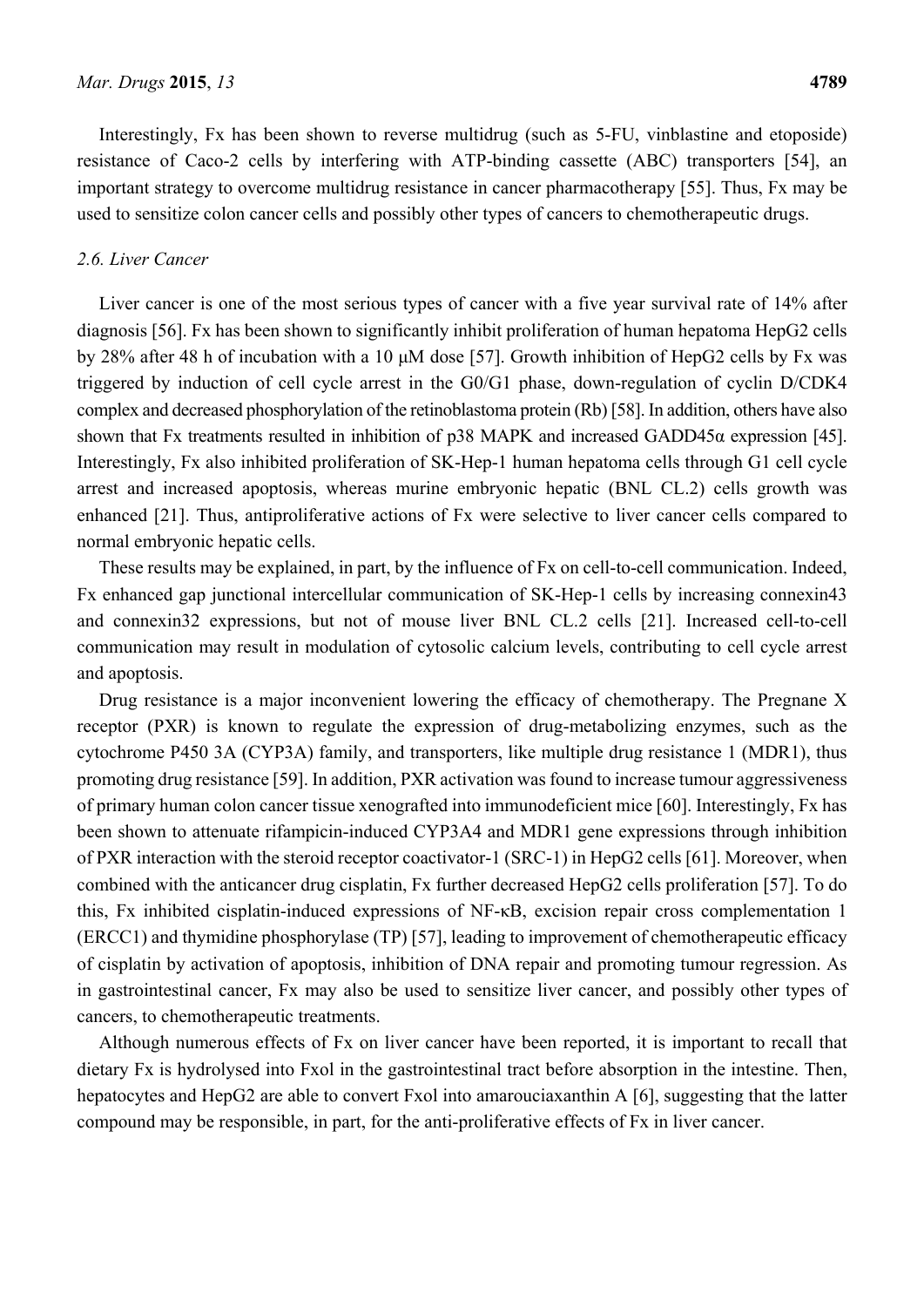#### *2.7. Bladder Cancer*

Urinary bladder cancer development, influenced by genetic and environmental factors, often results into multiple tumours appearing at different times and different locations within the bladder. Fx reduced viability and triggered apoptosis of human bladder cancer EJ-1 cells as a result of caspase-3 activation [62]. Fx also inhibited human T24 bladder cancer cells proliferation in a dose- and time-dependent manner through growth arrest at G0/G1 phase of cell cycle, which is mediated by the up-regulation of p21, a cyclin-dependent kinase (CDK)-inhibitory protein and the down-regulation of CDK-2, CDK-4, cyclin D1, and cyclin E [63]. In addition, high levels of Fx induced apoptosis of T24 cells by the abrogation of mitochondrial mortalin-p53 complex, translocation and transcriptional activation of p53 [63]. Mortalin is a stress regulator and a member of heat shock protein 70 known to induce cell differentiation. Thus, these fragmentary results suggest that Fx, and possibly Fxol, may act as chemopreventive agents against bladder cancer development.

#### *2.8. Skin Cancer*

Since 1970, skin cancer had the second highest increase in mortality rate in Canada [64]. Fx has been shown to inhibit metastatic potential of melanoma cancer cells [41]. Metastasis is a major determinant of mortality in malignant cancers. Fx inhibited the expression and secretion of matrix metalloproteinase-9 (MMP-9), linked to tumour invasion and migration, and also suppressed invasion of highly metastatic B16-F10 melanoma cells [41]. In addition, Fx also reduced the expressions of cell surface glycoprotein CD44 and CXC chemokine receptor-4 (CXCR4), known to be involved in migration, invasion and cancer-endothelial cell adhesion [41]. Hence, the inhibitory effects of Fx on melanoma cells' adhesion to endothelial cells strongly support its anti-metastatic potential.

In addition, Fx caused cell cycle arrest of B16-F10 cells through decreased protein expressions of phosphorylated-Rb, cyclin D (1 and 2) and CDK4 as well as up-regulation of protein levels for p15(INK4B) and p27(Kip1), which are important cyclin-dependent kinase inhibitors involved in repression of tumourigenesis [65]. Fx also induced apoptosis of these cells through down-regulation of Bcl-xL, resulting in activations of caspase-9, caspase-3, and PARP [65].

In melanoma and UVB-induced skin pigmentation, Fx inhibited tyrosinase activity and melanogenesis, whereas topical applications suppressed cyclooxygenase (COX)-2, endothelin receptor A, p75 neurotrophin receptor (NTR), prostaglandin E receptor 1 (EP1), melanocortin 1 receptor (MC1R) and tyrosinase-related protein 1 (Tyrp1) mRNA expressions [66]. These are all stimulants of melanogenesis of epithelial cells. Such inhibitory effects of Fx on melanogenesis may be attributed to suppression of prostaglandin E2 (PGE2) synthesis and of melanocyte-stimulating hormone receptor (MC1R), resulting in reduced phospholipase C and PKA signalling and leading to suppression of Tyrp1 expression and melanin formation. Altogether, these results suggest that Fx may also be used as an anti-pigmentary ingredient for cosmetics.

#### *2.9. Cervical Cancer*

Cervical cancer arises from malignant cells originating from the cervix and is among the most prevalent cancers in women. The enzyme phosphatidylinositol 3-kinase (PI3K) is known to be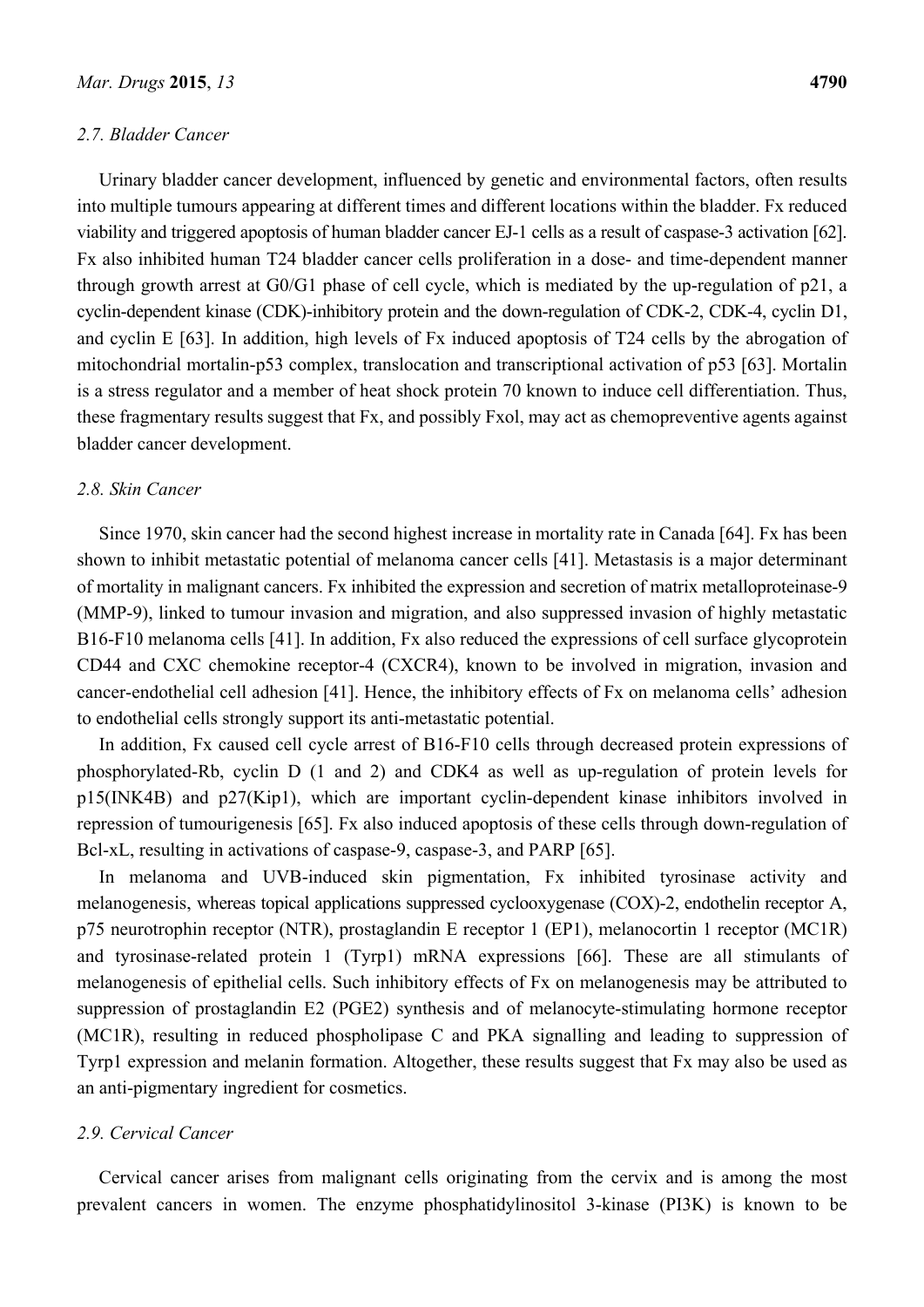overexpressed in cervical cancer, leading to phosphorylation of Akt and activation of mTOR signalling. Interestingly, Fx has been shown to induce apoptosis in human cervical cancer HeLa cells through inhibition of the PI3K/Akt/mTOR pathway [67,68]. Fx also increased expressions of important mediators of autophagy, LC3 II and Beclin 1 [67], potentially leading to non-apoptotic cell death. Accordingly, Fx and possibly Fxol could be used as a preventive agent against cervical cancer in highly predisposed women.

#### *2.10. Breast Cancer*

Breast cancer is the most common cancer diagnosed in women worldwide. Several studies have linked diets rich in carotenoids with reduced risk of chronic diseases and cancers, including breast cancer [69–71]. Indeed, Fx has been shown to be highly cytotoxic to MCF-7 cells [72]. In addition, our research group have shown that 10–20 µM Fx and Fxol have inhibitory effects on cell viability and apoptosis-inducing effects on two human breast cancer cell lines, MCF-7 and MDA-MB-231 [73,74]. Fxol induced apoptosis of breast cancer cells MDA-MB-231 and MCF-7 by increased cleavages of procaspase-3 and PARP [33,73].

In our research, we looked at possible differences in the inhibitory actions of Fx and Fxol on components of the NF-κB pathway between estrogen sensitive MCF-7 and estrogen resistant MDA-MB-231 breast cancer cell lines. Estrogen receptors play an important role in breast cancer; women with ER positive tumours have an overall better prognosis and are more likely to have their tumours respond to therapy. However, in up to 25% of cases, ER positive tumours are non-responsive to therapy as a result of acquired resistance, possibly linked to constitutive NF-κB leading to estrogen-independent growth [75–77]. Indeed, constitutive nuclear localization of p50, p52, c-Rel, and overexpression of p100/p52 in breast cancer have been reported [78,79]. Among NF-κB members, p65 and p50 are constitutively active and overexpressed in breast cancer cells [80], resulting in increased transcription of anti-apoptotic genes [81]. Major differences were observed in the inhibitory mechanisms between Fx and Fxol on members of the NF-κB pathway in breast cancer cell lines. Interestingly, the apoptosis-inducing activities of Fxol were more potent than that of Fx and were correlated, for hormone independent MDA-MB-231 cells, to inhibitory actions on members of the NF-κB pathway p65, p50, RelB, and p52/p100 [73,74]. Thus, enhanced sensitivity of breast tumour cells to apoptosis in response to Fx/Fxol may be associated in part with inhibitory actions on the NF-κB pathway [82,83]. Fxol treatment may contribute to reduce viability of aggressive estrogen-independent tumour growth and may involve inhibitions of nuclear translocation and transcriptional activity of members of the NF-κB pathway. However, more research will be required to clearly establish a regulatory action of Fxol on members of NF-κB.

Being overexpressed and regulated by NF-κB in different types of cancers [84–86], SOX9 expression is highly correlated to invasiveness and poor clinical outcome of breast cancer. Indeed, cytoplasmic accumulation of SOX9 has been shown to increase in invasive ductal carcinoma and metastatic breast cancer [87]. The transcription factor SOX9 have been identified as a downstream target of different signalling pathways contributing to breast cancer aggressiveness [88–93]. In MDA-MB-231, SOX9 was decreased at the nuclear level by Fx and Fxol [73]. Hence, SOX9 may be involved in MDA-MB-231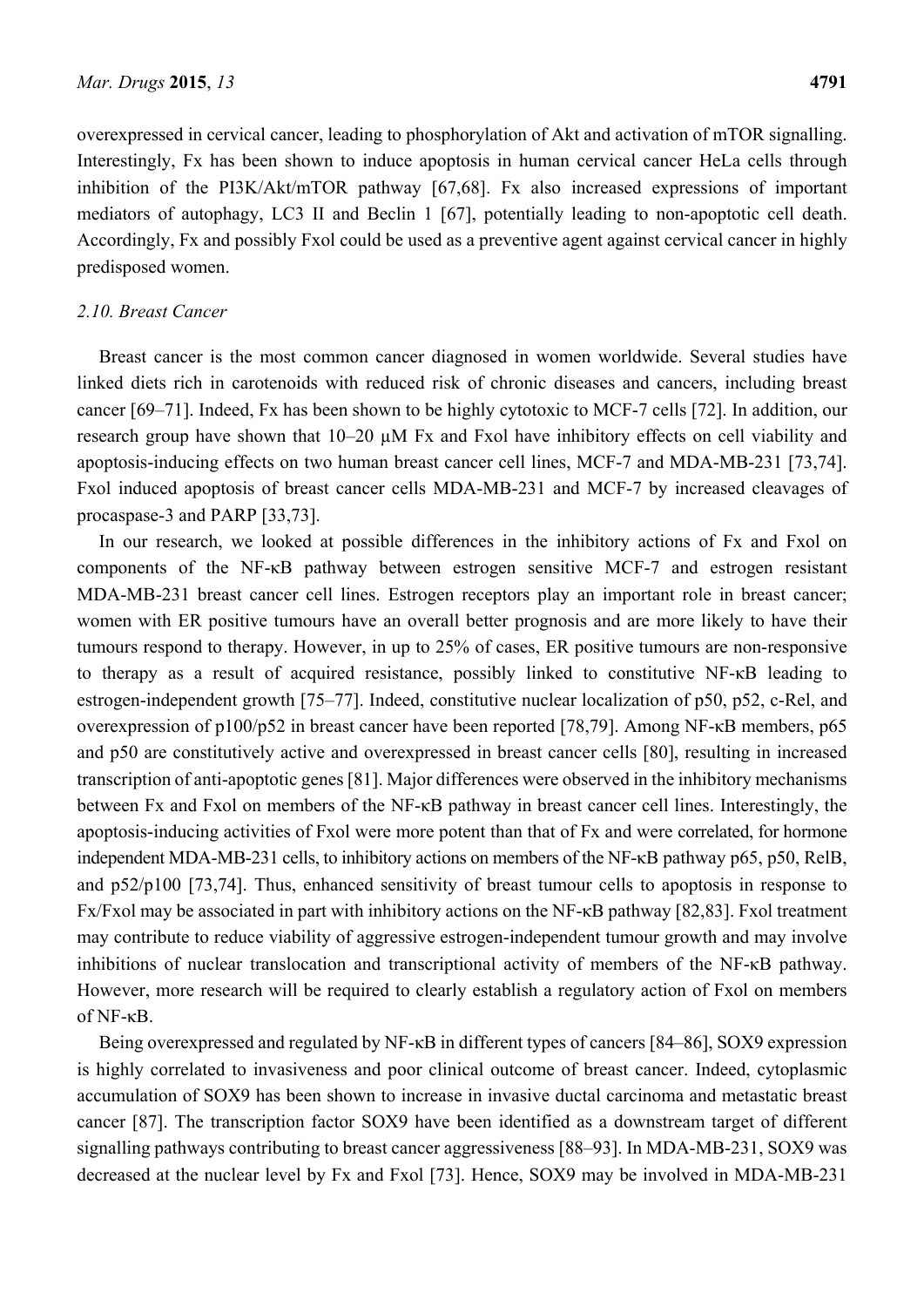cells proliferation and downregulation of its expression and/or phosphorylation may contribute to the inhibitory effects of Fx and Fxol on viability of estrogen resistant breast cancers.

## **3. Conclusions**

As summarized in Figure 2, anticancer effects of Fx and Fxol are mediated through several mechanisms including inhibition of cell proliferation, induction of apoptosis, cell cycle arrest and anti-angiogenesis. In addition, combined treatments of Fx or Fxol with anticancer drugs may lead to important new therapeutic strategies having limited multi-drug resistance against many types of cancers. According to current results, Fx and Fxol can induce growth inhibition and apoptosis in different cancer cell types; however, the effective concentrations differ among cancers, and the detailed molecular mechanisms remain to be elucidated. Most dietary Fx may be converted to Fxol, and the latter may exert a suppressive effect on cancer cells more efficiently than Fx *in vivo*. Taken together, current findings suggest that Fxol and Fx could be potentially effective for the treatment and/or prevention of different types of cancers.



**Figure 2.** Anticancer effects of Fucoxanthin (Fx) and Fucoxanthinol (Fxol) according to different types of cancers. Most important molecular pathways involved in Fx/Fxol's actions are also depicted. No sex differences have been made regarding the efficiency Fx/Fxol against any types of cancers. See text for more details.

# **Acknowledgments**

Current work was funded by the Canadian Breast Cancer Foundation (CBCF) and the New Brunswick Health Research Foundation (NBHRF), Canada.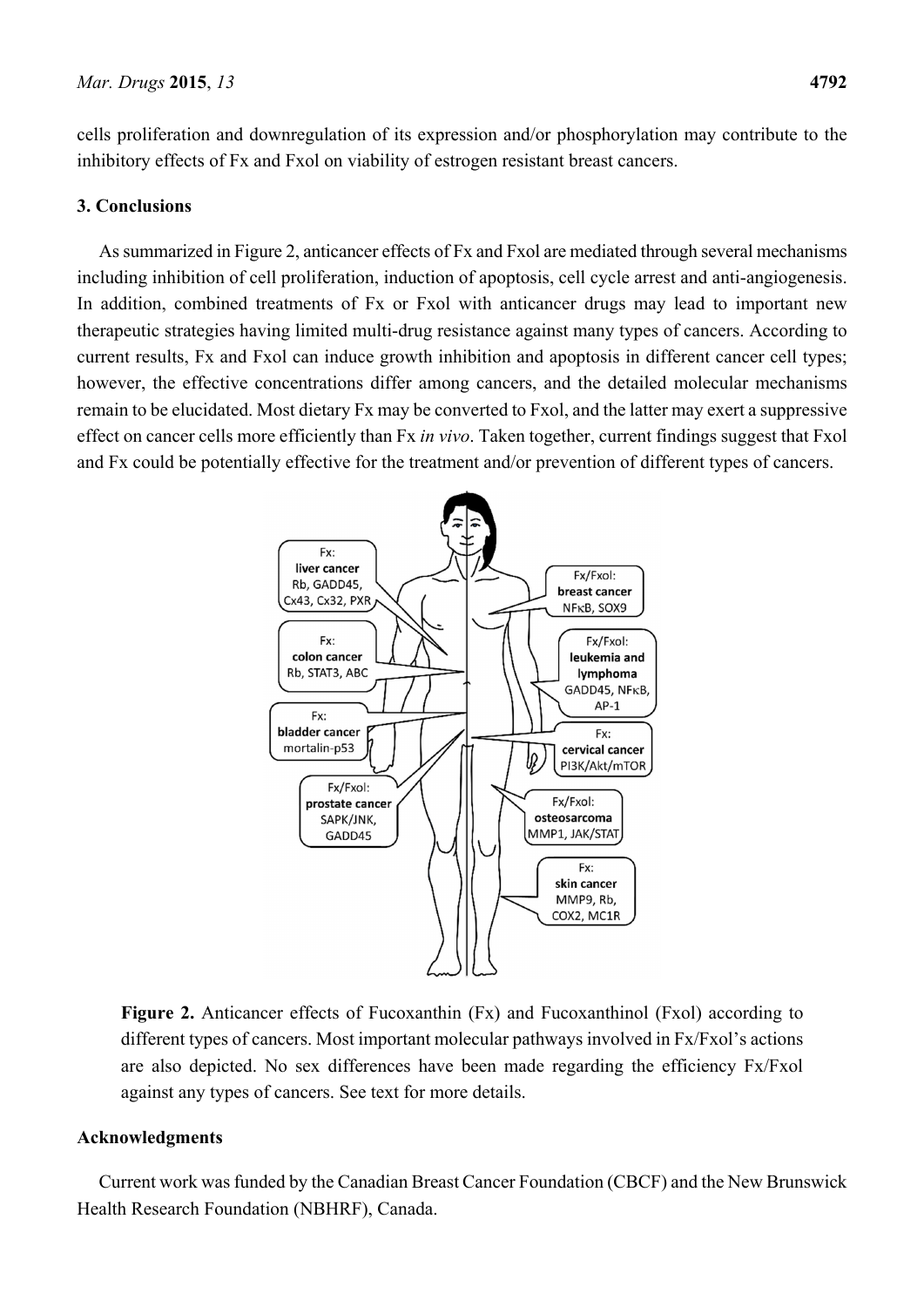# **Conflicts of Interest**

The author declares no conflict of interest.

# **References**

- 1. Matsuno, T. Aquatic animal carotenoids. *Fish. Sci.* **2001**, *67*, 771–783.
- 2. Beppu, F.; Niwano, Y.; Tsukui, T.; Hosokawa, M.; Miyashita, K. Single and repeated oral dose toxicity study of fucoxanthin (FX), a marine carotenoid, in mice. *J. Toxicol. Sci.* **2009**, *34*, 501–510.
- 3. Beppu, F.; Niwano, Y.; Sato, E.; Kohno, M.; Tsukui, T.; Hosokawa, M.; Miyashita, K. *In vitro* and *in vivo* evaluation of mutagenicity of fucoxanthin (FX) and its metabolite fucoxanthinol (FXOH). *J. Toxicol. Sci.* **2009**, *34*, 693–698.
- 4. Airanthi, M.K.W.A.; Hosokawa, M.; Miyashita, K. Comparative antioxidant activity of edible Japanese brown seaweeds. *J. Food Sci.* **2011**, *76*, C104–C111.
- 5. D'Orazio, N.; Gemello, E.; Gammone, M.A.; de Girolamo, M.; Ficoneri, C.; Riccioni, G. Fucoxantin: A treasure from the sea. *Mar. Drugs* **2012**, *10*, 604–616.
- 6. Asai, A.; Sugawara, T.; Ono, H.; Nagao, A. Biotransformation of fucoxanthinol into amarouciaxanthin A in mice and HepG2 cells: Formation and cytotoxicity of fucoxanthin metabolites. *Drug Metab. Dispos.* **2004**, *32*, 205–211.
- 7. Sugawara, T.; Baskaran, V.; Tsuzuki, W.; Nagao, A. Brown algae fucoxanthin is hydrolyzed to fucoxanthinol during absorption by Caco-2 human intestinal cells and mice. *J. Nutr.* **2002**, *132*, 946–951.
- 8. Nishino, H.; Murakoshi, M.; Tokuda, H.; Satomi, Y. Cancer prevention by carotenoids. *Arch. Biochem. Biophys.* **2009**, *483*, 165–168.
- 9. Nishikawa, S.; Hosokawa, M.; Miyashita, K. Fucoxanthin promotes translocation and induction of glucose transporter 4 in skeletal muscles of diabetic/obese KK-*Ay* mice. *Phytomedicine* **2012**, *19*, 389–394.
- 10. Maeda, H.; Hosokawa, M.; Sashima, T.; Funayama, K.; Miyashita, K. Fucoxanthin from edible seaweed, *Undaria pinnatifida*, shows antiobesity effect through UCP1 expression in white adipose tissues. *Biochem. Biophys. Res. Commun.* **2005**, *332*, 392–397.
- 11. Kim, K.N.; Heo, S.J.; Yoon, W.J.; Kang, S.M.; Ahn, G.; Yi, T.H.; Jeon, Y.J. Fucoxanthin inhibits the inflammatory response by suppressing the activation of NF-κB and MAPKs in lipopolysaccharide-induced RAW 264.7 macrophages. *Eur. J. Pharmacol.* **2010**, *649*, 369–375.
- 12. Shiratori, K.; Ohgami, K.; Ilieva, I.; Jin, X.H.; Koyama, Y.; Miyashita, K.; Yoshida, K.; Kase, S.; Ohno, S. Effects of fucoxanthin on lipopolysaccharide-induced inflammation *in vitro* and *in vivo*. *Exp. Eye Res.* **2005**, *81*, 422–428.
- 13. Zhang, S.; Hunter, D.J.; Forman, M.R.; Rosner, B.A.; Speizer, F.E.; Colditz, G.A.; Manson, J.E.; Hankinson, S.E.; Willett, W.C. Dietary carotenoids and vitamins A, C, and E and risk of breast cancer. *J. Natl. Cancer Inst.* **1999**, *91*, 547–556.
- 14. Slattery, M.L.; Benson, J.; Curtin, K.; Ma, K.N.; Schaeffer, D.; Potter, J.D. Carotenoids and colon cancer. *Am. J. Clin. Nutr.* **2000**, *71*, 575–582.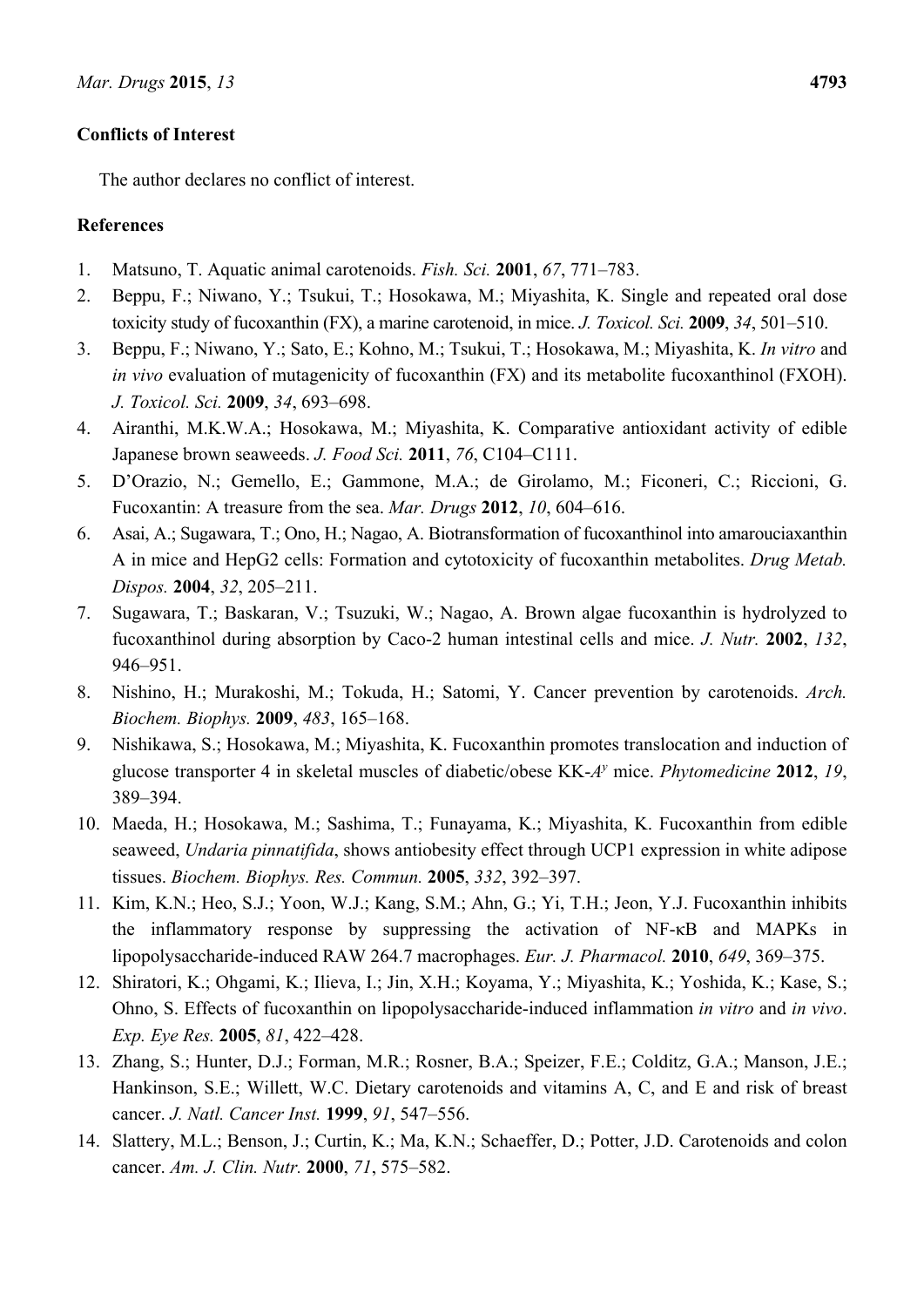- 15. Le Marchand, L.; Hankin, J.H.; Kolonel, L.N.; Beecher, G.R.; Wilkens, L.R.; Zhao, L.P. Intake of specific carotenoids and lung cancer risk. *Cancer Epidemiol. Biomark. Prev.* **1993**, *2*, 183–187.
- 16. Das, S.K.; Hashimoto, T.; Shimizu, K.; Yoshida, T.; Sakai, T.; Sowa, Y.; Komoto, A.; Kanazawa, K. Fucoxanthin induces cell cycle arrest at G0/G1 phase in human colon carcinoma cells through up-regulation of p21WAF1/Cip1. *Biochim. Biophys. Acta* **2005**, *1726*, 328–335.
- 17. Kotake-Nara, E.; Asai, A.; Nagao, A. Neoxanthin and fucoxanthin induce apoptosis in PC-3 human prostate cancer cells. *Cancer Lett.* **2005**, *220*, 75–84.
- 18. Kumar, S.R.; Hosokawa, M.; Miyashita, K. Fucoxanthin: A marine carotenoid exerting anti-cancer effects by affecting multiple mechanisms. *Mar. Drugs* **2013**, *11*, 5130–5147.
- 19. Ganesan, P.; Matsubara, K.; Sugawara, T.; Hirata, T. Marine algal carotenoids inhibit angiogenesis by down-regulating FGF-2-mediated intracellular signals in vascular endothelial cells. *Mol. Cell. Biochem.* **2013**, *380*, doi:10.1007/s11010-013-1651-5.
- 20. Wang, D.; Mayo, M.W.; Baldwin, A.S. Basic fibroblast growth factor transcriptional autoregulation requires EGR-1. *Oncogene* **1997**, *14*, 2291–2299.
- 21. Liu, C.L.; Huang, Y.S.; Hosokawa, M.; Miyashita, K.; Hu, M.L. Inhibition of proliferation of a hepatoma cell line by fucoxanthin in relation to cell cycle arrest and enhanced gap junctional intercellular communication. *Chem. Biol. Interact.* **2009**, *182*, 165–172.
- 22. Rokkaku, T.; Kimura, R.; Ishikawa, C.; Yasumoto, T.; Senba, M.; Kanaya, F.; Mori, N. Anticancer effects of marine carotenoids, fucoxanthin and its deacetylated product, fucoxanthinol, on osteosarcoma. *Int. J. Oncol.* **2013**, *43*, 1176–1186.
- 23. Wang, J.; Chen, S.; Xu, S.; Yu, X.; Ma, D.; Hu, X.; Cao, X. *In vivo* induction of apoptosis by fucoxanthin, a marine carotenoid, associated with down-regulating STAT3/EGFR signaling in sarcoma 180 (S180) xenografts-bearing mice. *Mar. Drugs* **2012**, *10*, 2055–2068.
- 24. Jin, S.; Pang, R.P.; Shen, J.N.; Huang, G.; Wang, J.; Zhou, J.G. Grifolin induces apoptosis via inhibition of PI3K/AKT signalling pathway in human osteosarcoma cells. *Apoptosis* **2007**, *12*, 1317–1326.
- 25. Tokunaga, E.; Oki, E.; Egashira, A.; Sadanaga, N.; Morita, M.; Kakeji, Y.; Maehara, Y. Deregulation of the Akt pathway in human cancer. *Curr. Cancer Drug Targets* **2008**, *8*, 27–36.
- 26. Romashkova, J.A.; Makarov, S.S. NF-κB is a target of AKT in anti-apoptotic PDGF signalling. *Nature* **1999**, *401*, 86–90.
- 27. Morin, P.J. β-Catenin signaling and cancer. *BioEssays* **1999**, *21*, 1021–1030.
- 28. Behrens, J. Control of β-Catenin signaling in tumor development. *Ann. N. Y. Acad. Sci.* **2000**, *910*, 21–33; discussion 33–35.
- 29. Kimura, R.; Ishikawa, C.; Rokkaku, T.; Janknecht, R.; Mori, N. Phosphorylated c-Jun and Fra-1 induce matrix metalloproteinase-1 and thereby regulate invasion activity of 143B osteosarcoma cells. *Biochim. Biophys. Acta* **2011**, *1813*, 1543–1553.
- 30. Desrivières, S.; Kunz, C.; Barash, I.; Vafaizadeh, V.; Borghouts, C.; Groner, B. The biological functions of the versatile transcription factors STAT3 and STAT5 and new strategies for their targeted inhibition. *J. Mammary Gland Biol. Neoplasia* **2006**, *11*, 75–87.
- 31. Kisseleva, T.; Bhattacharya, S.; Braunstein, J.; Schindler, C.W. Signaling through the JAK/STAT pathway, recent advances and future challenges. *Gene* **2002**, *285*, 1–24.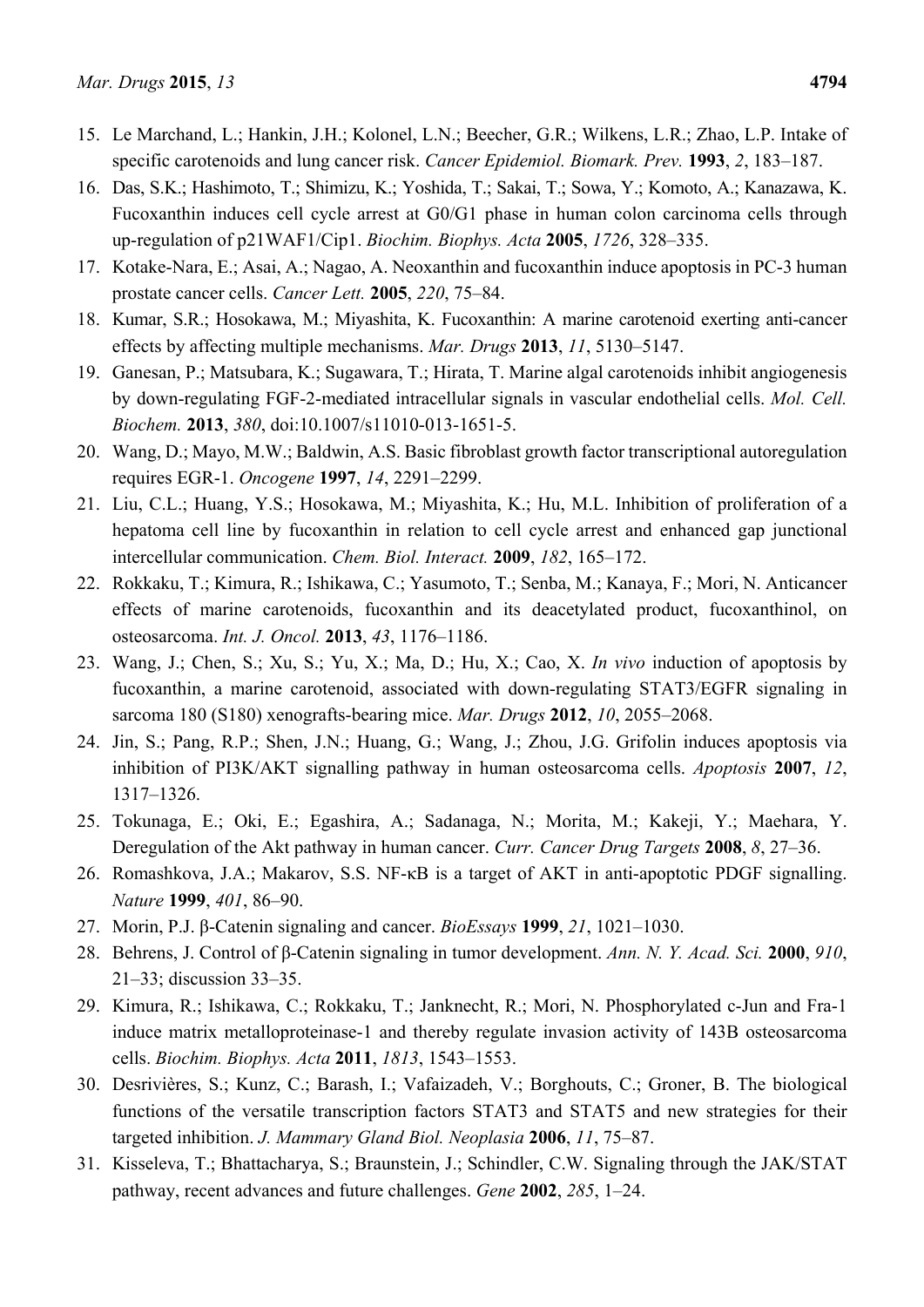- 32. Kim, K.N.; Heo, S.J.; Kang, S.M.; Ahn, G.; Jeon, Y.J. Fucoxanthin induces apoptosis in human leukemia HL-60 cells through a ROS-mediated Bcl-xL pathway. *Toxicol. Vitro* **2010**, *24*, 1648–1654.
- 33. Konishi, I.; Hosokawa, M.; Sashima, T.; Kobayashi, H.; Miyashita, K. Halocynthiaxanthin and fucoxanthinol isolated from Halocynthia roretzi induce apoptosis in human leukemia, breast and colon cancer cells. *Comp. Biochem. Physiol. C Toxicol. Pharmacol.* **2006**, *142*, 53–59.
- 34. Kotake-Nara, E.; Terasaki, M.; Nagao, A. Characterization of apoptosis induced by fucoxanthin in human promyelocytic leukemia cells. *Biosci. Biotechnol. Biochem.* **2005**, *69*, 224–227.
- 35. Yamamoto, K.; Ishikawa, C.; Katano, H.; Yasumoto, T.; Mori, N. Fucoxanthin and its deacetylated product, fucoxanthinol, induce apoptosis of primary effusion lymphomas. *Cancer Lett.* **2011**, *300*, 225–234.
- 36. Lee, J.Y.; Lee, M.S.; Choi, H.J.; Choi, J.W.; Shin, T.; Woo, H.C.; Kim, J.I.; Kim, H.R. Hexane fraction from *Laminaria japonica* exerts anti-inflammatory effects on lipopolysaccharide-stimulated RAW 264.7 macrophages via inhibiting NF-κB pathway. *Eur. J. Nutr.* **2013**, *52*, 409–421.
- 37. Ishikawa, C.; Tafuku, S.; Kadekaru, T.; Sawada, S.; Tomita, M.; Okudaira, T.; Nakazato, T.; Toda, T.; Uchihara, J.N.; Taira, N.; *et al*. Anti-adult T-cell leukemia effects of brown algae fucoxanthin and its deacetylated product, fucoxanthinol. *Int. J. Cancer* **2008**, *123*, 2702–2712.
- 38. Tamura, R.E.; de Vasconcellos, J.F.; Sarkar, D.; Libermann, T.A.; Fisher, P.B.; Zerbini, L.F. GADD45 proteins: Central players in tumorigenesis. *Curr. Mol. Med.* **2012**, *12*, 634–651.
- 39. Tafuku, S.; Ishikawa, C.; Yasumoto, T.; Mori, N. Anti-neoplastic effects of fucoxanthin and its deacetylated product, fucoxanthinol, on Burkitt's and Hodgkin's lymphoma cells. *Oncol. Rep.* **2012**, *28*, 1512–1518.
- 40. Min, K.B.; Min, J.Y. Serum carotenoid levels and risk of lung cancer death in US adults. *Cancer Sci.* **2014**, *105*, 736–743.
- 41. Chung, T.W.; Choi, H.J.; Lee, J.Y.; Jeong, H.S.; Kim, C.H.; Joo, M.; Choi, J.Y.; Han, C.W.; Kim, S.Y.; Choi, J.S.; *et al*. Marine algal fucoxanthin inhibits the metastatic potential of cancer cells. *Biochem. Biophys. Res. Commun.* **2013**, *439*, 580–585.
- 42. Wang, S.K.; Li, Y.; White, W.L.; Lu, J. Extracts from New Zealand *Undaria pinnatifida* Containing Fucoxanthin as Potential Functional Biomaterials against Cancer *in Vitro*. *J. Funct. Biomater.* **2014**, *5*, 29–42.
- 43. Smith, B.D.; Smith, G.L.; Hurria, A.; Hortobagyi, G.N.; Buchholz, T.A. Future of cancer incidence in the United States: Burdens upon an aging, changing nation. *J. Clin. Oncol.* **2009**, *27*, 2758–2765.
- 44. Kotake-Nara, E.; Kushiro, M.; Zhang, H.; Sugawara, T.; Miyashita, K.; Nagao, A. Carotenoids affect proliferation of human prostate cancer cells. *J. Nutr.* **2001**, *131*, 3303–3306.
- 45. Satomi, Y.; Nishino, H. Implication of mitogen-activated protein kinase in the induction of G1 cell cycle arrest and gadd45 expression by the carotenoid fucoxanthin in human cancer cells. *Biochim. Biophys. Acta* **2009**, *1790*, 260–266.
- 46. Satomi, Y. Fucoxanthin induces GADD45A expression and G1 arrest with SAPK/JNK activation in LNCap human prostate cancer cells. *Anticancer Res.* **2012**, *32*, 807–813.
- 47. Yoshiko, S.; Hoyoku, N. Fucoxanthin, a natural carotenoid, induces G1 arrest and GADD45 gene expression in human cancer cells. *In Vivo* **2007**, *21*, 305–309.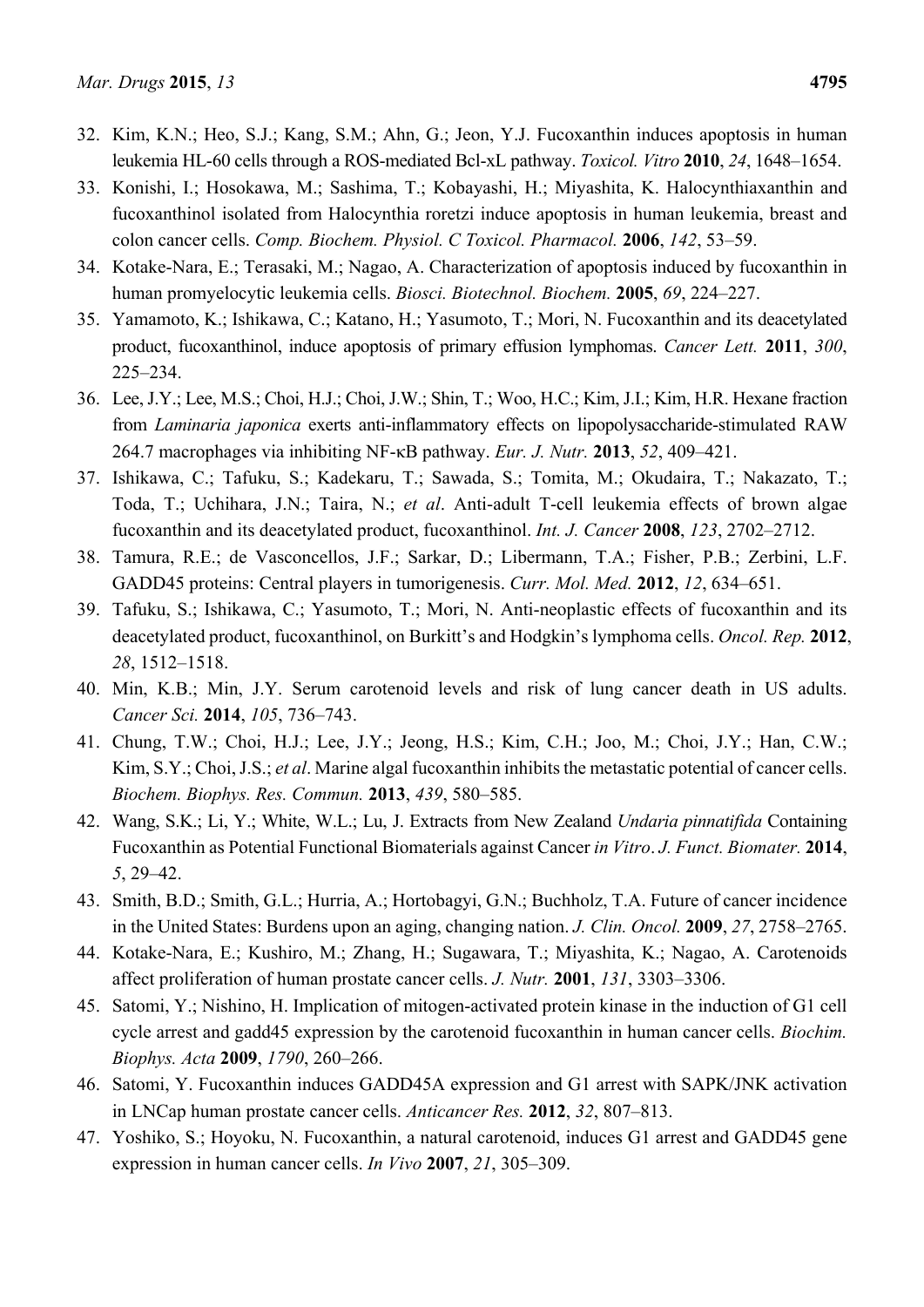- 48. Yin, F.; Bruemmer, D.; Blaschke, F.; Hsueh, W.A.; Law, R.E.; Herle, A.J.V. Signaling pathways involved in induction of GADD45 gene expression and apoptosis by troglitazone in human MCF-7 breast carcinoma cells. *Oncogene* **2004**, *23*, 4614–4623.
- 49. Zhang, J.; Dhakal, I.B.; Zhao, Z.; Li, L. Trends in mortality from cancers of the breast, colon, prostate, esophagus, and stomach in East Asia: Role of nutrition transition. *Eur. J. Cancer Prev.*  **2012**, *21*, 480–489.
- 50. Hosokawa, M.; Kudo, M.; Maeda, H.; Kohno, H.; Tanaka, T.; Miyashita, K. Fucoxanthin induces apoptosis and enhances the antiproliferative effect of the PPARgamma ligand, troglitazone, on colon cancer cells. *Biochim. Biophys. Acta* **2004**, *1675*, 113–119.
- 51. Duronio, R.J.; Xiong, Y. Signaling pathways that control cell proliferation. *Cold Spring Harb. Perspect. Biol.* **2013**, *5*, a008904, doi:10.1101/cshperspect.a008904.
- 52. Dick, F.A.; Rubin, S.M. Molecular mechanisms underlying RB protein function. *Nat. Rev. Mol. Cell Biol.* **2013**, *14*, 297–306.
- 53. Yu, R.X.; Hu, X.M.; Xu, S.Q.; Jiang, Z.J.; Yang, W. Effects of fucoxanthin on proliferation and apoptosis in human gastric adenocarcinoma MGC-803 cells via JAK/STAT signal pathway. *Eur. J. Pharmacol.* **2011**, *657*, 10–19.
- 54. Eid, S.Y.; El-Readi, M.Z.; Wink, M. Carotenoids reverse multidrug resistance in cancer cells by interfering with ABC-transporters. *Phytomedicine* **2012**, *19*, 977–987.
- 55. Choi, Y.H.; Yu, A.M. ABC transporters in multidrug resistance and pharmacokinetics, and strategies for drug development. *Curr. Pharm. Des.* **2014**, *20*, 793–807.
- 56. Siegel, R.; Naishadham, D.; Jemal, A. Cancer statistics, 2012. *CA Cancer J. Clin.* **2012**, *62*, 10–29.
- 57. Liu, C.L.; Lim, Y.P.; Hu, M.L. Fucoxanthin enhances cisplatin-induced cytotoxicity via NFκB-mediated pathway and downregulates DNA repair gene expression in human hepatoma HepG2 cells. *Mar. Drugs* **2013**, *11*, 50–66.
- 58. Das, S.K.; Hashimoto, T.; Kanazawa, K. Growth inhibition of human hepatic carcinoma HepG2 cells by fucoxanthin is associated with down-regulation of cyclin D. *Biochim. Biophys. Acta* **2008**, *1780*, 743–749.
- 59. Pondugula, S.R.; Mani, S. Pregnane xenobiotic receptor in cancer pathogenesis and therapeutic response. *Cancer Lett.* **2013**, *328*, 1–9.
- 60. Wang, H.; Venkatesh, M.; Li, H.; Goetz, R.; Mukherjee, S.; Biswas, A.; Zhu, L.; Kaubisch, A.; Wang, L.; Pullman, J.; *et al*. Pregnane X receptor activation induces FGF19-dependent tumor aggressiveness in humans and mice. *J. Clin. Investig.* **2011**, *121*, 3220–3232.
- 61. Liu, C.L.; Lim, Y.P.; Hu, M.L. Fucoxanthin attenuates rifampin-induced cytochrome P450 3A4 (CYP3A4) and multiple drug resistance 1 (MDR1) gene expression through pregnane X receptor (PXR)-mediated pathways in human hepatoma HepG2 and colon adenocarcinoma LS174T cells. *Mar. Drugs* **2012**, *10*, 242–257.
- 62. Zhang, Z.; Zhang, P.; Hamada, M.; Takahashi, S.; Xing, G.; Liu, J.; Sugiura, N. Potential chemoprevention effect of dietary fucoxanthin on urinary bladder cancer EJ-1 cell line. *Oncol. Rep.* **2008**, *20*, 1099–1103.
- 63. Wang, L.; Zeng, Y.; Liu, Y.; Hu, X.; Li, S.; Wang, Y.; Li, L.; Lei, Z.; Zhang, Z. Fucoxanthin induces growth arrest and apoptosis in human bladder cancer T24 cells by up-regulation of p21 and down-regulation of mortalin. *Acta Biochim. Biophys. Sin.* **2014**, *46*, 877–884.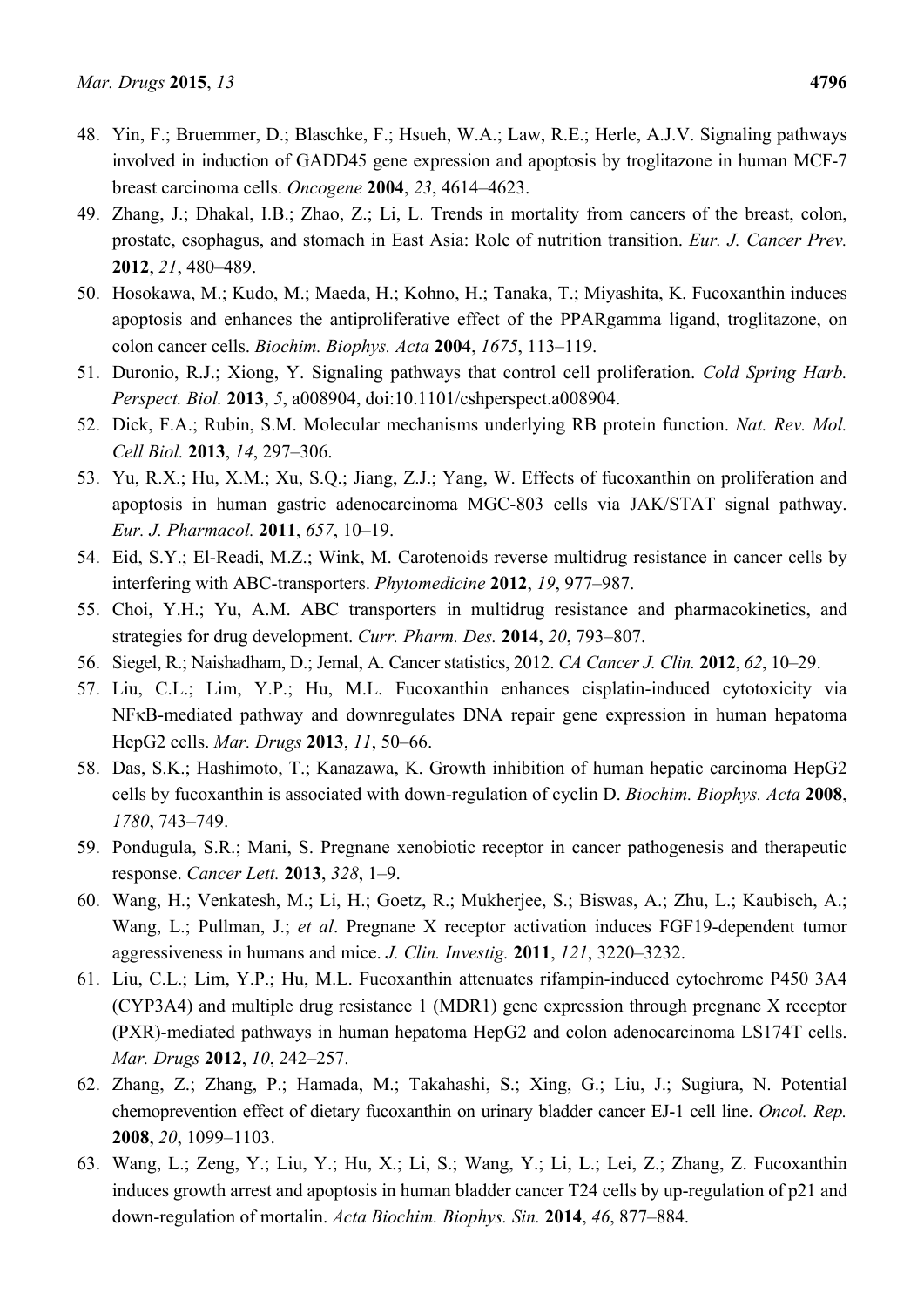- 64. Kachuri, L.; De, P.; Ellison, L.F.; Semenciw, R. Advisory Committee on Canadian Cancer Statistics Cancer incidence, mortality and survival trends in Canada, 1970–2007. *Chronic Dis. Inj. Can.* **2013**, *33*, 69–80.
- 65. Kim, K.-N.; Ahn, G.; Heo, S.J.; Kang, S.M.; Kang, M.C.; Yang, H.M.; Kim, D.; Roh, S.W.; Kim, S.K.; Jeon, B.T.; *et al*. Inhibition of tumor growth *in vitro* and *in vivo* by fucoxanthin against melanoma B16F10 cells. *Environ. Toxicol. Pharmacol.* **2013**, *35*, 39–46.
- 66. Shimoda, H.; Tanaka, J.; Shan, S.J.; Maoka, T. Anti-pigmentary activity of fucoxanthin and its influence on skin mRNA expression of melanogenic molecules. *J. Pharm. Pharmacol.* **2010**, *62*, 1137–1145.
- 67. Hou, L.; Gao, C.; Chen, L.; Hu, G.; Xie, S. Essential role of autophagy in fucoxanthin-induced cytotoxicity to human epithelial cervical cancer HeLa cells. *Acta Pharmacol. Sin.* **2013**, *34*, 1403–1410.
- 68. Ye, G.; Lu, Q.; Zhao, W.; Du, D.; Jin, L.; Liu, Y. Fucoxanthin induces apoptosis in human cervical cancer cell line HeLa via PI3K/Akt pathway. *Tumour Biol.* **2014**, *35*, 11261–11267.
- 69. Lordan, S.; Ross, R.P.; Stanton, C. Marine bioactives as functional food ingredients: Potential to reduce the incidence of chronic diseases. *Mar. Drugs* **2011**, *9*, 1056–1100.
- 70. Peng, J.; Yuan, J.P.; Wu, C.F.; Wang, J.H. Fucoxanthin, a marine carotenoid present in brown seaweeds and diatoms: Metabolism and bioactivities relevant to human health. *Mar. Drugs* **2011**, *9*, 1806–1828.
- 71. Tanaka, T.; Shnimizu, M.; Moriwaki, H. Cancer chemoprevention by carotenoids. *Molecules* **2012**, *17*, 3202–3242.
- 72. Ayyad, S.E.N.; Ezmirly, S.T.; Basaif, S.A.; Alarif, W.M.; Badria, A.F.; Badria, F.A. Antioxidant, cytotoxic, antitumor, and protective DNA damage metabolites from the red sea brown alga *Sargassum* sp. *Pharmacogn. Res.* **2011**, *3*, 160–165.
- 73. Rwigemera, A.; Mamelona, J.; Martin, L.J. Inhibitory effects of fucoxanthinol on the viability of human breast cancer cell lines MCF-7 and MDA-MB-231 are correlated with modulation of the NF-κB pathway. *Cell Biol. Toxicol.* **2014**, *30*, 157–167.
- 74. Rwigemera, A.; Mamelona, J.; Martin, L.J. Comparative Effects Between Fucoxanthinol and its Precursor Fucoxanthin on Viability and Apoptosis of Breast Cancer Cell Lines MCF-7 and MDA-MB-231. *Anticancer Res.* **2015**, *35*, 207–219.
- 75. Frasor, J.; Weaver, A.; Pradhan, M.; Dai, Y.; Miller, L.D.; Lin, C.Y.; Stanculescu, A. Positive cross-talk between estrogen receptor and NF-κB in breast cancer. *Cancer Res.* **2009**, *69*, 8918–8925.
- 76. Kalaitzidis, D.; Gilmore, T.D. Transcription factor cross-talk: The estrogen receptor and NF-κB. *Trends Endocrinol. Metab.* **2005**, *16*, 46–52.
- 77. Zubair, A.; Frieri, M. Role of nuclear factor-κB in breast and colorectal cancer. *Curr. Allergy Asthma Rep.* **2013**, *13*, 44–49.
- 78. Cogswell, P.C.; Guttridge, D.C.; Funkhouser, W.K.; Baldwin, A.S., Jr. Selective activation of NF-κB subunits in human breast cancer: Potential roles for NF-κB2/p52 and for Bcl-3. *Oncogene* **2000**, *19*, 1123–1131.
- 79. Dejardin, E.; Bonizzi, G.; Bellahcène, A.; Castronovo, V.; Merville, M.P.; Bours, V. Highly-expressed p100/p52 (NFKB2) sequesters other NF-κB-related proteins in the cytoplasm of human breast cancer cells. *Oncogene* **1995**, *11*, 1835–1841.